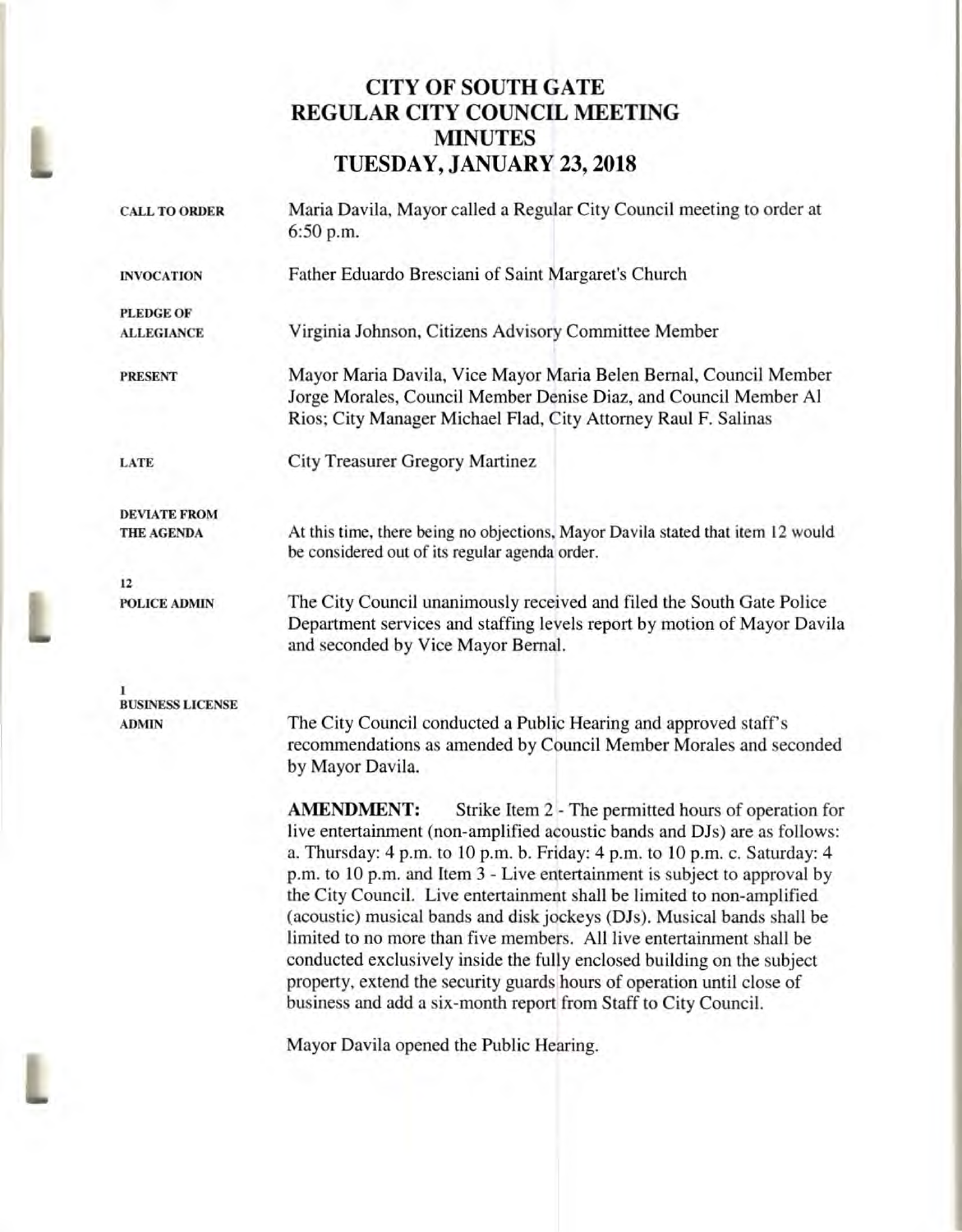**I BUSINESS LICENSE** 

**ADMIN CONT'D** Joe Perez, Director of Community Development gave a brief overview of the item and staff's recommendations.

> Linda Martinez is the new owner of 4626 Firestone Boulevard. She is bringing a new business to South Gate and believes that she has a lot to offer her community.

Virginia Johnson, 5751 McKinley Avenue stated that the staff report noted that our City Council would be visiting the owners other establishment in Huntington Park but since they don't have a live band or a **DJ** permit, I don't see how a comparison can be made except for cleanliness. Also why doesn't the other bar have a live music permit, why are they coming to South Gate to obtain a live band permit? Ms. Johnson believes that when this property was bought this permitting question should have entered the owners mind. All and all staff has done an excellent job presenting what the City Council presented and have been very through with their recommendations.

Academy Gym Owner at 4654 Firestone Boulevard spoke favorably and in support of the enhancements to the property. She was happy the location was being renovated, thereby enhancing the rest of the businesses in the area. She noted that the location had a bar since the late 50's and had always had music and dancing. She also believes South Gate needs to have a nice lounge.

Annabel, 8916 Annetta Avenue said that she opposes the Hound Bar. She did drive past the bar located in Huntington Park and found that is not near a residential area but near several other bars, which is probably why there are no complaints against the establishment. As cool, classy and artsy as this establishment claims to be at the end of the day it is still a bar.

Gil Bernal, lives near the bar and opposes the Hound Bar. He asked why if this bar has had several different owners why this is the first time we received a notice of a Public Hearing due to live entertainment.

Lidia, 8919 Annetta Avenue opposes the Hound Bar because of the type of people that bars attract.

Michelle Bernal, 8916 Annetta Avenue opposes the Hound Bar because of its nexus to a residential area causing lack of parking, sleep and excessive littering and loitering.

John Montalvo, 8950 Virginia Avenue circulated a petition to oppose live entertainment and dancing permit for the Hound Bar located at 4626 Firestone Boulevard. He presented this petition and pictures to the City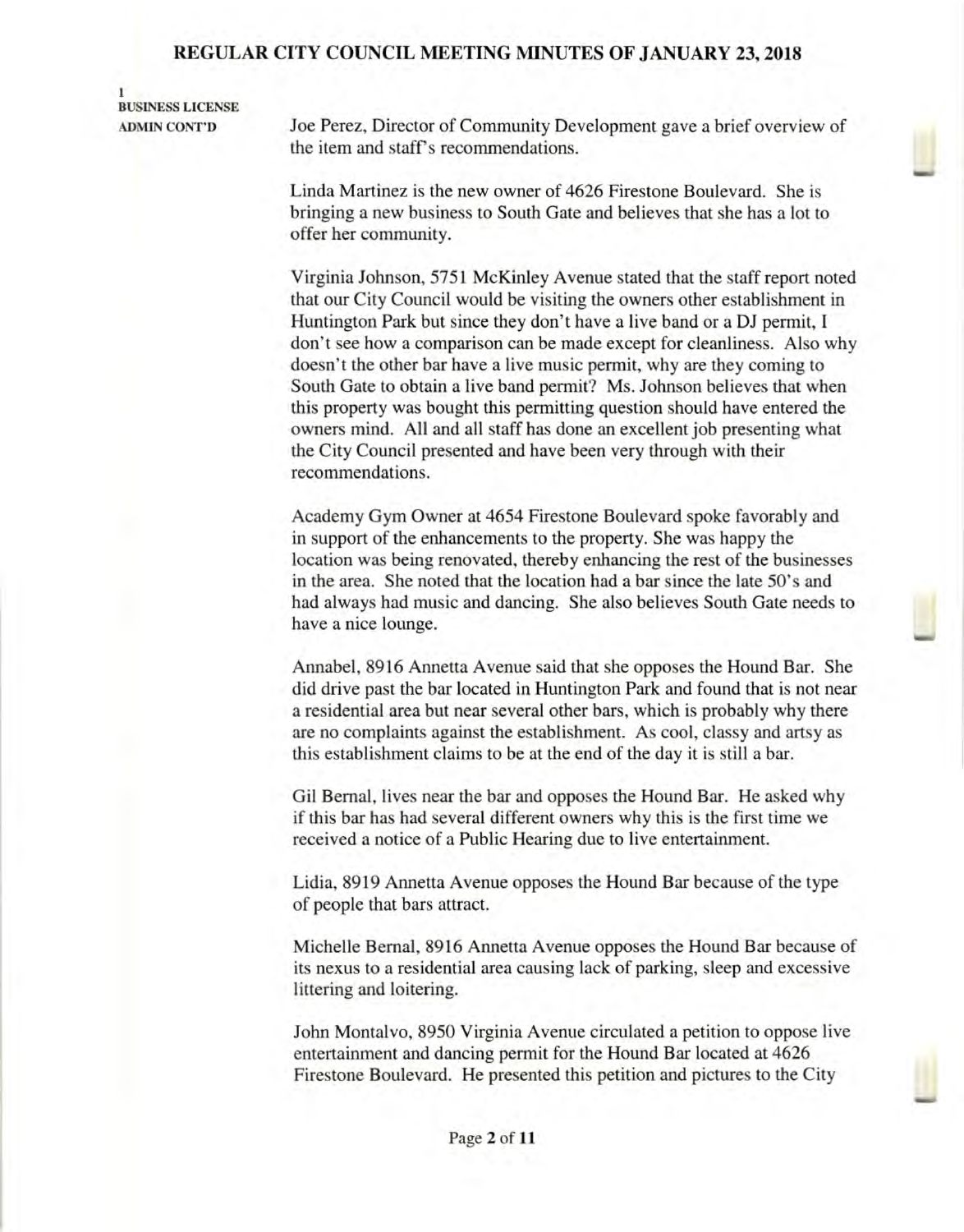### **I BUSINESS LICENSE**

**ADMIN CONT'D** Council. He also requested that the decibels for the music be lowered on weekdays.

> Mayor Davila closed the Public Hearing and stated that on Friday visited Novocane Bar in Huntington Park. She mentioned that in her observation of the facility it was a nice bar. It attracted many young people but it is not in or near a residential area. She supports staff's recommendations and has concerns with the parking issues for the area.

Council Member Diaz has been to The Novocane Bar in Huntington Park but believes that what it comes down to is fairness to both the business community and residents. She suggested maybe setting up a probation period where we could discuss and review again the activities at the bar. She also agrees with staff's recommendations with the addition of a 3 month probation period.

Vice Mayor Bernal discussed several locations in South Gate and will support staff's recommendations.

Council Member Morales stated that we need to support both the business community and the residents. He said that his house is near a bar also but the addition of the security guards at that bar helped manage the problems he was having. He suggested charging the hours of the security for the Hound Bar to 8:00 p.m. to 2:00 a.m. and also changing the area to preferential parking if both the business owner and residents are willing.

Council Member Rios also visited the Novocane Bar and mentioned that it is frequented by a younger crowd. South Gate does not have many businesses that appeal to them. He will also support staff's recommendations.

Council Member Morales asked for clarification on Live Music and DJ and what the hours will be.

Mr. Perez responded that both DJ and live bands are from 4:00 p.m. to 10:00 p.m. Only a jukebox is allowed until 2:00 a.m.

Mayor Davila asked the owner to come back to answer any specific questions that the Council has.

Council Member Morales asked if she would be willing to have extra security.

Ms. Martinez responded that if the requirements are set for live music from 4:00 p.m. to 10:00 p.m. live music is not needed and it can be removed as a condition.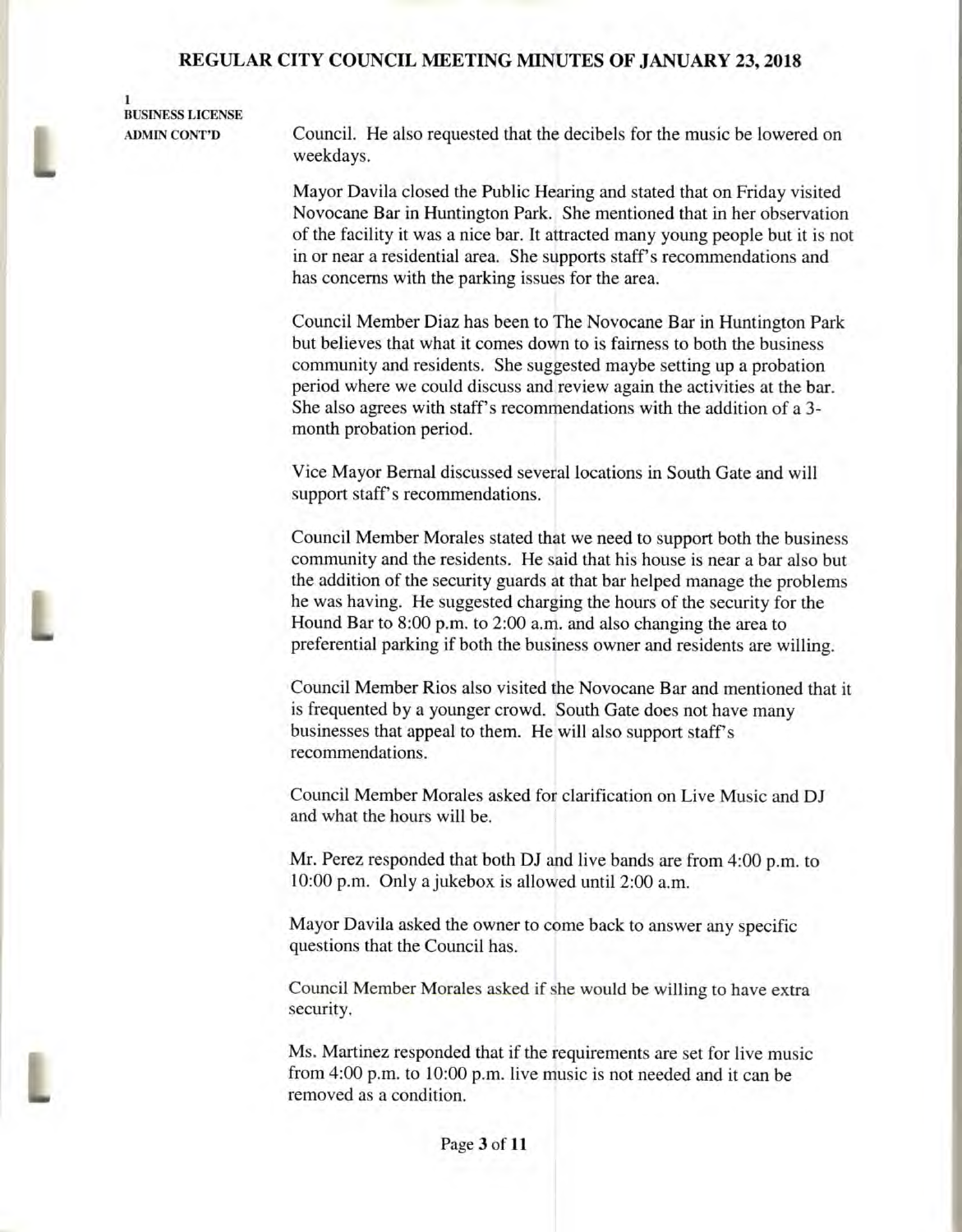1 **BUSINESS LICENSE** 

**ADMIN CONT'D** Vice Mayor Bernal asked if Ms. Martinez would be willing to change her security officers to stay until the end of the night.

Ms. Martinez stated that it was absolutely doable.

Council Member Rios stated that when he was at the Novocane Bar he noticed that the back door was open and asked if she would be willing to keep it closed in the South Gate location.

Ms. Martinez responded that out of respect for her neighbors in South Gate, she would keep the doors closed.

City Attorney Salinas offered a recommended approach. The City Council has conducted a Public Hearing for second opportunity for the members of the public to provide input. The City Council has staff's recommendations. As I have tracked the recommendations on the Council level there are two additional conditions. I believe we have at least a consensus on the City Council. It appears that interpreting Councils comments, they support the staff's recommendation with two modifications. One is to require the security guards to remain until it closes, and the other was to bring the matter back to the Council either at a 3-month period or 6-month period. The City Attorney's recommendation is in support of staff's recommendation that the Council move to adopt the recommendation with changes to those two items and then direct staff to move forward with that in a form that is acceptable with the City Attorney. If it turns out that the applicant refuses those conditions, well then we have had our public hearing, Council has made their decisions and it will either rest or not. Then we have another option which is to send this item back to staff to get greater clarification about whether this is going to be a good fit with the applicant. If Council does that, it can make change out of fairness to the community and the public you should set this for yet another City Council meeting, give notice to the residents and invite them back so they are aware of the latest modification to the Conditional Use Permit will be.

Council Member Morales stated Ms. Martinez is agreeing to security cameras, security guards, not opening doors among other things but the main part that she wants is the Live Entertainment Permit/dancehall and this is what Ms. Martinez is asking to be removed as she is not agreeing with what is being recommended.

City Attorney Salinas stated that this really isn't the right forum to negotiate that or not.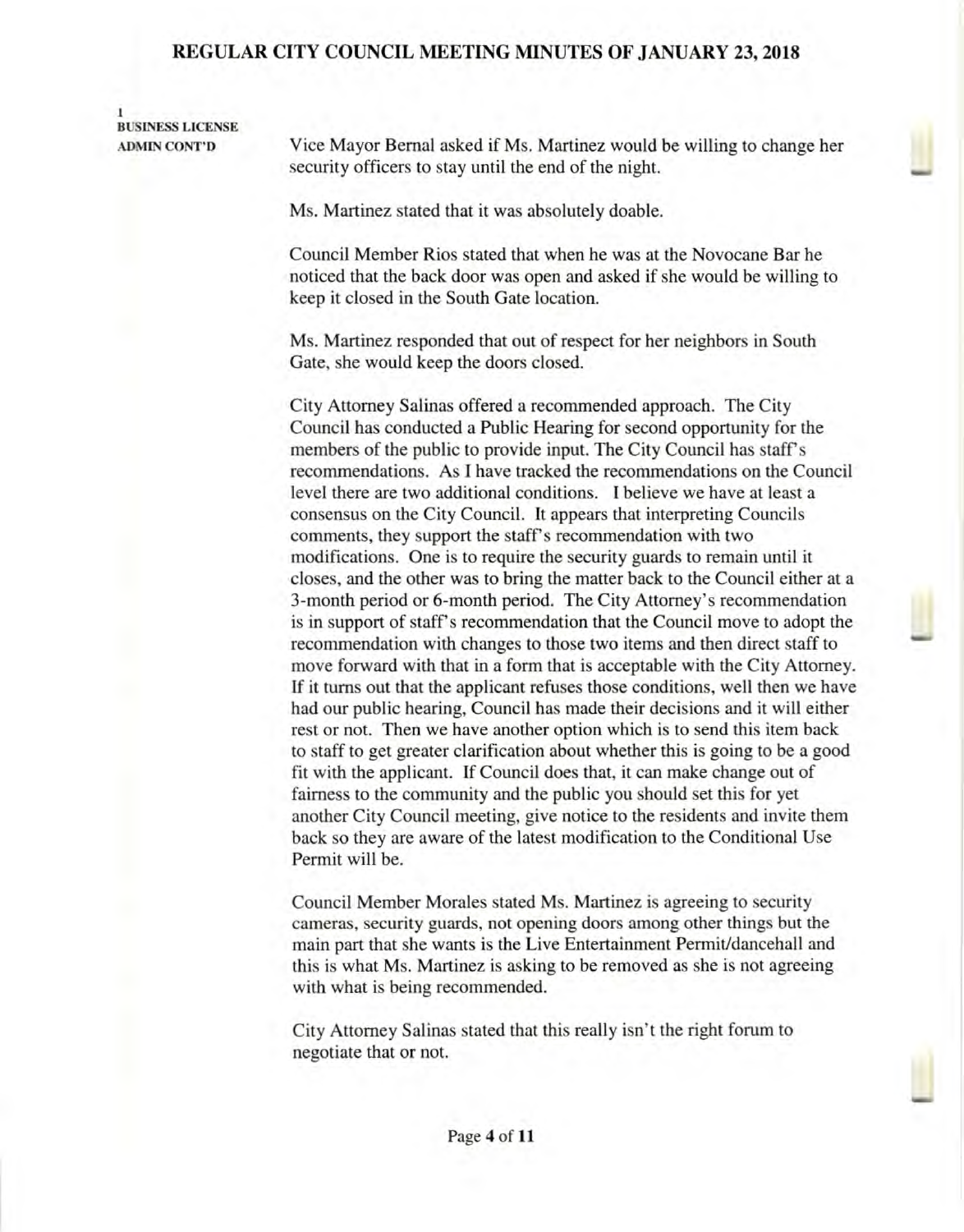### **1 BUSINESS LICENSE**

**leo** 

i

i

**ADMIN CONT'D** Director Perez stated that one other consideration is that you are really considering two permits. One permit is for live entertainment. The other one is for dancing. One possibility perhaps could be to allow the conditions of approval to apply to the dancing permit and not approving a live entertainment permit.

> Council Member Morales motioned to approve staff recommendations striking items 2 and 3, extending the security guard's hours of operation until the business closes, and too add a six-month report back to City Council and seconded by Mayor Davila.

# **COMMENTS FROM**

**THE AUDIENCE** Ana Medina, 9329 San Gabriel Avenue wanted to thank the Police Department staff for their handling of a personal matter with her family.

> Field Representative for Assembly Member Anthony Rendon thanked the City Council for making the proper accommodations to allow us to host a Citizenship Application Workshop and invited everyone to attend Coffee with Anthony Rendon.

> John Montalvo, 9815 Virginia Avenue requested that the Mayor be respectful of his time and also spoke about the Lower LA River meetings.

Virginia Johnson, 5751 McKinley Avenue stated that she prefers the cricket over the system of the past and is not in favor of the timer.

Nick Godoy, 8611San Gabriel Avenue is concerned about issues at the azalea, In-N-Out, Sam's Club and the entrance to the 710-Freeway.

#### **REPORT AND COMMENTS**

**FROM CITY OFFICIAL** Paul Adams, Director of Parks and Recreation announced that we are starting some new programs at the Golf Course. This Saturday we have a kick-off event for our Frisbee Golf program and on February  $21<sup>st</sup>$  we will start our night golf program.

> Joe Perez, Director of Community Development spoke about the upcoming Citizen's Advisory Committee and Homeless Count.

Mike Flad, City Manager stated that several of the Department Heads will be participating in the Homeless Count including Joe Perez, Art Cervantes, Randy Davis and himself. Mr. Flad also thanked Greg Martinez, City Treasurer for all the work and effort he puts into the homeless count.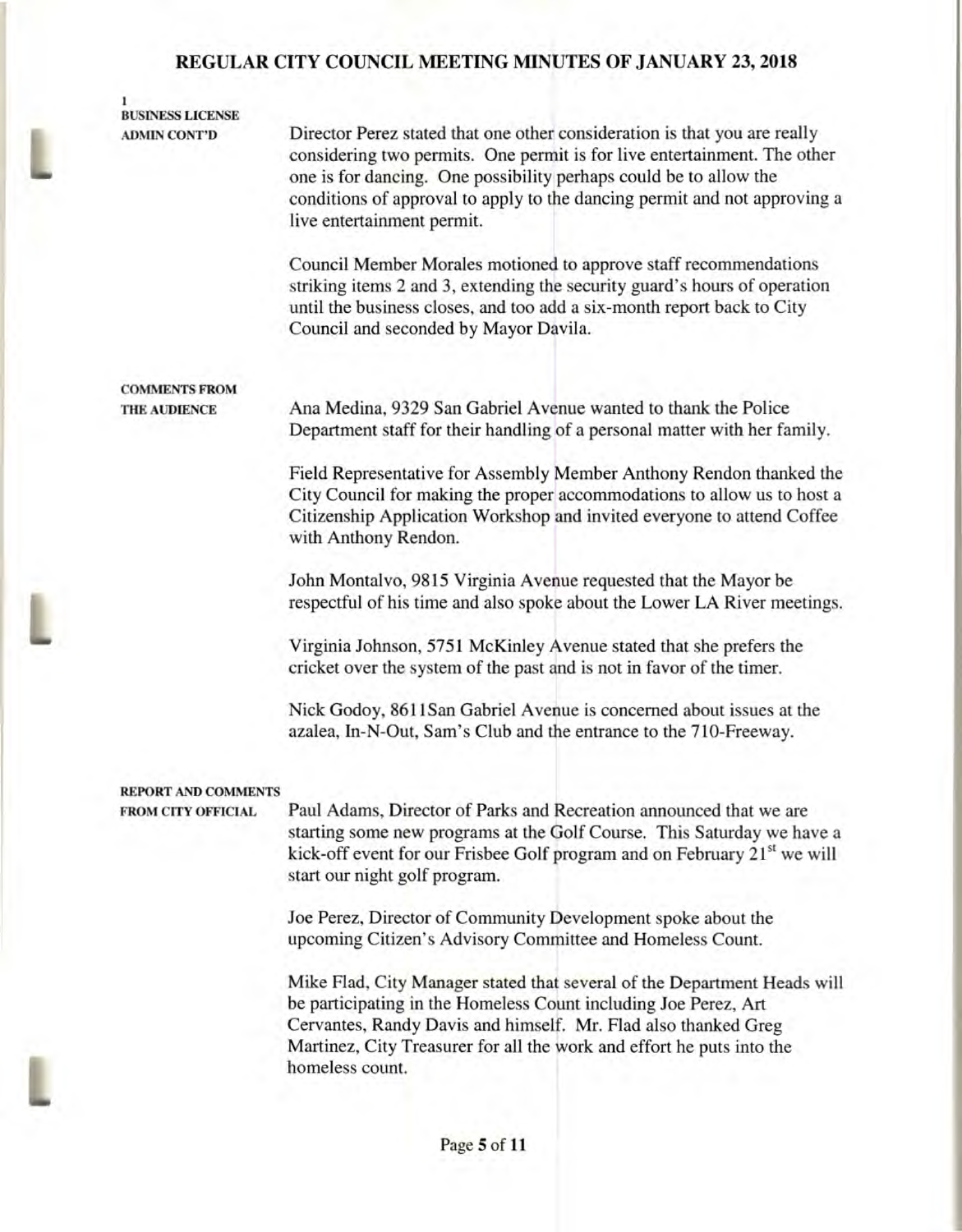**REPORT AND COMMENTS** 

**FROM CITY OFFICIAL** Raul Salinas, City Attorney stated that one of the speakers made reference to a conflict of interest and Brown Act Violation. It is unfortunate that the speaker is no longer here because I would have asked him to submit anything he has in writing and we would have certainly looked into the matter. He has been here over the last fourteen years we have never been accused of any Brown Act Violation. On this conflict of interest issue it was never identified or summarily and there are several ways to bring the issue to either the City, the City Attorney's Office, or State Agency that has jurisdiction over these matters.

> Greg Martinez, City Treasurer invited everyone to participate in the Homeless Count.

Council Member Diaz stated that along with Council Member Rios she attended the League's Conference for new Council Members, Vector Control Meeting and the League's Environmental Control Meeting.

Council Member Morales spoke on the Contract's Cities Legislative Tour. He will also be attending the Independent Cities Association Conference this weekend and he will be hosting a retreat on Sunday to go over their priorities for the year.

Council Member Rios stated that the Rotary and the Chamber will be having a lunch tomorrow with the Port of Los Angeles to go over what is happening at the port. Supervisor Solis and the heads of Public and Mental Health to listen and discuss how the Southeast area is lacking in services.

Vice Mayor Bernal attended HUB Cities and thanked staff for their hard work.

Council Member Morales forgot to mention that the San Gabriel Rivers and Mountains Conservatory approved fifty million dollars to go towards a grant program for the lower Los Angeles Rivers and from the Board of the Lower Los Angeles Rivers South Gate is being highlighted in most of the proposals coming out.

Mayor Davila congratulated all the employees that were recognized at the Employee Recognition Dinner and Ramona Trejo for being the Life Time Achievement recipient.

Carmen Avalos, City Clerk requested that we also adjourn tonight's meeting in memory of Victor Otanez, a long-time resident that passed away about a week ago from cancer. She will also be attending a meeting at the County Register Recorders Office regarding possible Election Bills.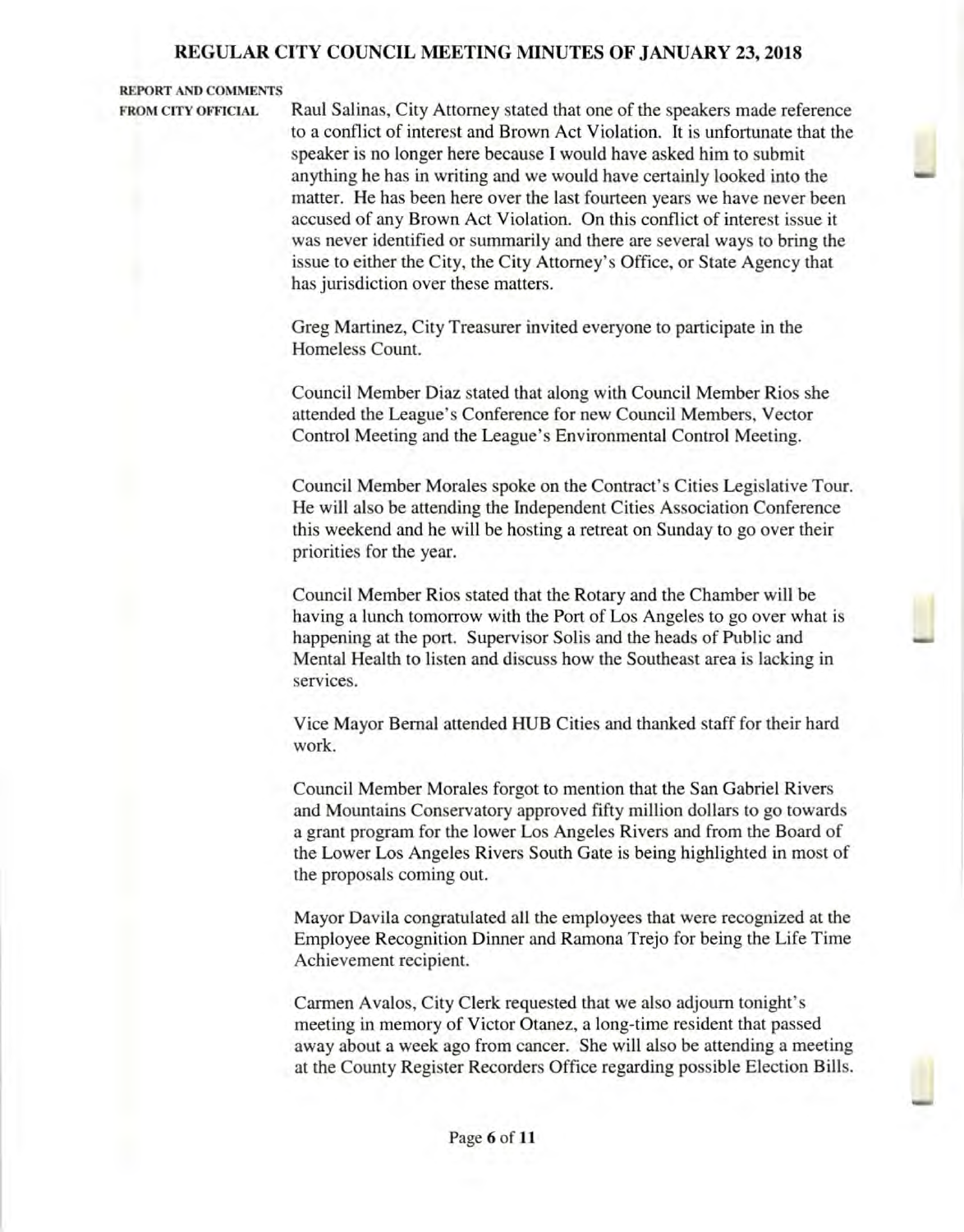| <b>CONSENT CALENDAR</b>         | Agenda Items 3, 4, 7, 8, and 9 were unanimously approved by motion of<br>Mayor Davila and seconded by Council Member Rios. Items 2 and 5 were<br>removed for separate discussion and Item 6 was removed from the agenda.                                                                                                                                                                  |  |  |
|---------------------------------|-------------------------------------------------------------------------------------------------------------------------------------------------------------------------------------------------------------------------------------------------------------------------------------------------------------------------------------------------------------------------------------------|--|--|
|                                 |                                                                                                                                                                                                                                                                                                                                                                                           |  |  |
| $\mathbf{z}$<br><b>LAND USE</b> | The City Council unanimously adopted Resolution No. 7796 entitled -<br>Resolution of the City Council of the City of South Gate approving the<br>application to the California Department of Parks and Recreation for Land<br>and Water Conservation Funds for the Urban Orchard Project in the<br>amount of \$3,000,000, by motion of Mayor Davila and seconded by Vice<br>Mayor Bernal. |  |  |
|                                 |                                                                                                                                                                                                                                                                                                                                                                                           |  |  |
| 3<br><b>TRAFFIC SIGNAL</b>      | The City Council unanimously approved items A, B, C, D, E, and F during<br>consideration of the Consent Calendar.                                                                                                                                                                                                                                                                         |  |  |
|                                 | Approved a Funding Agreement (Contract No. 3408) with the Los<br>a.<br>Angeles County Metropolitan Transportation Authority (Metro) to<br>accept \$1,317,212 in Proposition C 25% Funds (2013 Call for<br>Project) for the Tweedy Boulevard Traffic Signal Synchronization<br>Project, City Project No. 514-TRF;                                                                          |  |  |
|                                 | Amended the Capital Improvement Program to include the Tweedy<br>b.<br>Boulevard Traffic Signal Synchronization Project;                                                                                                                                                                                                                                                                  |  |  |
|                                 | Appropriated \$1,317,212 in Proposition C 25% Funds to the<br>c.<br>Tweedy Boulevard Traffic Signal Synchronization Project,<br>Account No. 311-790-39-9471;                                                                                                                                                                                                                              |  |  |
|                                 | d.<br>Appropriated \$500,000 in Proposition C Local Return Funds to the<br>Tweedy Boulevard Traffic Signal Synchronization Project,<br>Account No. 311-790-39-9471, to meet the City's local match<br>requirements and install additional traffic and pedestrian safety<br>improvements;                                                                                                  |  |  |
|                                 | Approved Metro's Project Readiness Certification Form; and<br>e.                                                                                                                                                                                                                                                                                                                          |  |  |
|                                 | f.<br>Authorized the Mayor to execute the Funding Agreement in a form<br>acceptable to the City Attorney.                                                                                                                                                                                                                                                                                 |  |  |
|                                 |                                                                                                                                                                                                                                                                                                                                                                                           |  |  |
| <b>SOUNDWALL</b>                | The City Council unanimously approved items A, B and C during<br>consideration of the Consent Calendar.                                                                                                                                                                                                                                                                                   |  |  |
|                                 | Approved a Funding Agreement (Contract No. 3409) with the Los<br>a.<br>Angeles County Metropolitan Transportation Authority to accept<br>\$8,900,000 in Measure R Funds for the construction of the I-710<br>Soundwall Project, City Project No. 547-ST;                                                                                                                                  |  |  |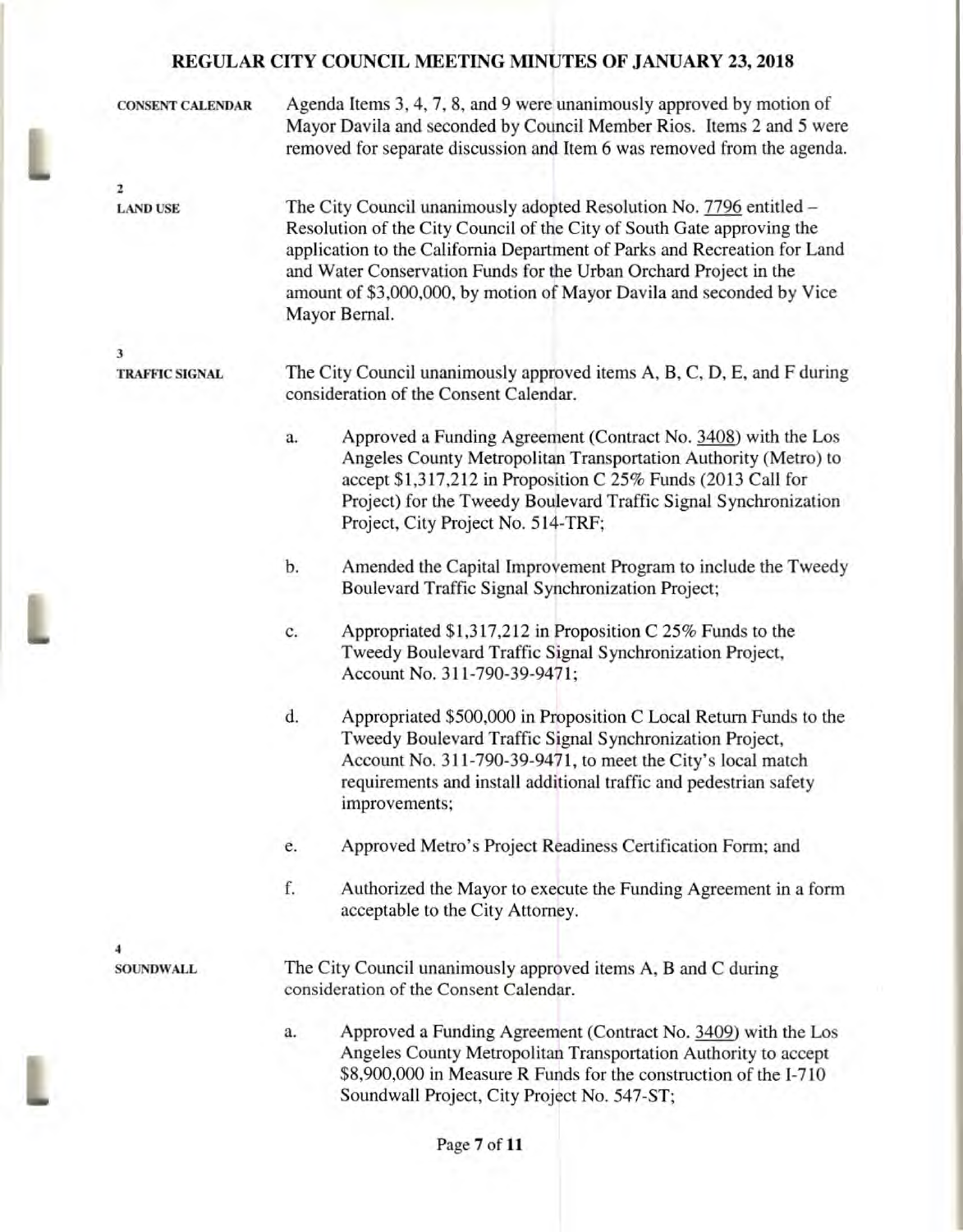| <b>SOUNDWALL CONT'D</b> | b.                                                                                                                        | Appropriated \$300,000 in Metro Measure R Funds to the I-710<br>Soundwall Project, Account No. 311-790-31-9571; and                                                                          |  |  |  |
|-------------------------|---------------------------------------------------------------------------------------------------------------------------|----------------------------------------------------------------------------------------------------------------------------------------------------------------------------------------------|--|--|--|
|                         | c.                                                                                                                        | Authorized the Mayor to execute the Funding Agreement in a form<br>acceptable to the City Attorney.                                                                                          |  |  |  |
| 5                       |                                                                                                                           |                                                                                                                                                                                              |  |  |  |
| <b>LANDSCAPE MAINT.</b> | The City Council unanimously approved items A, B, and C by motion of<br>Mayor Davila and seconded by Council Member Rios. |                                                                                                                                                                                              |  |  |  |
|                         | a.                                                                                                                        | Approved an Agreement (Contract No. 3410) with Parkwood<br>Landscape Maintenance, Inc., for landscape maintenance services<br>for a three-year term for a not-to-exceed amount of \$806,082; |  |  |  |
|                         | b.                                                                                                                        | Appropriated \$30,915 to account no. 251-714-25-6101 from the<br>unassigned Street Lighting and Landscaping fund balance; and                                                                |  |  |  |
|                         | c.                                                                                                                        | Authorized the Mayor to execute the Agreement in a form<br>acceptable to the City Attorney.                                                                                                  |  |  |  |
|                         |                                                                                                                           |                                                                                                                                                                                              |  |  |  |
| <b>WIRELESS COMM</b>    | The City Council considered:                                                                                              |                                                                                                                                                                                              |  |  |  |
|                         | a.                                                                                                                        | Approving a Master License Agreement with Crown Castle NG<br>West, LLC, to install, maintain and operate small cell antennas on<br>City-owned poles in the public right-of-way;              |  |  |  |
|                         | b.                                                                                                                        | Authorizing the Mayor to execute the Master License Agreement<br>in a form acceptable to the City Attorney;                                                                                  |  |  |  |
|                         | c.                                                                                                                        | Authorizing the City Manager and/or his designee to issue<br>individual Pole Licenses under the Master License Agreement for<br>City-owned poles in the public right-of-way; and             |  |  |  |
|                         | d.                                                                                                                        | Directing the Director of Administrative Services to deposit the<br>revenue into the General Fund.                                                                                           |  |  |  |
|                         | This item was removed from the Agenda.                                                                                    |                                                                                                                                                                                              |  |  |  |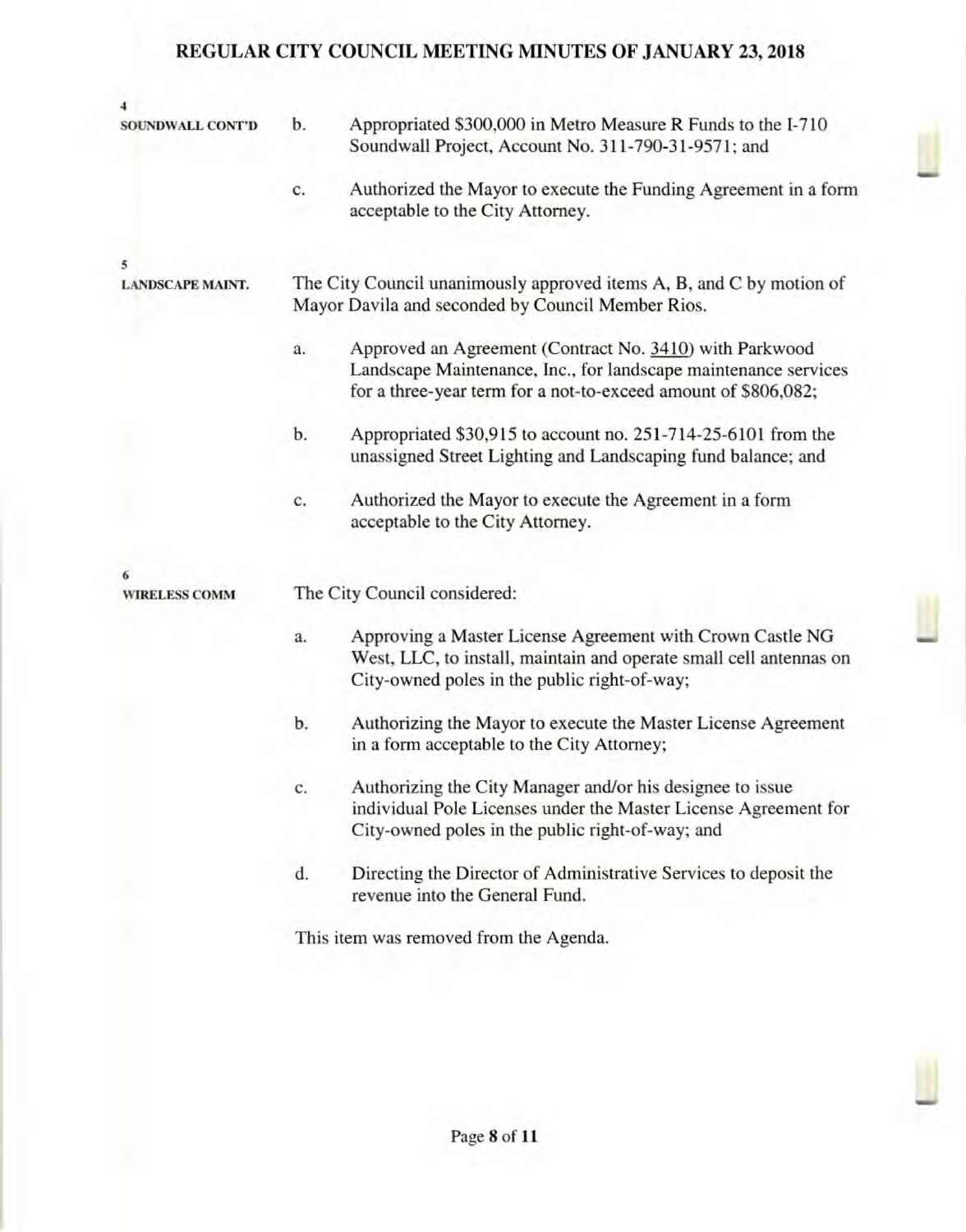**lap** 

L

| 7                     |                                                                                                                                                                                                                                                                                                    |  |
|-----------------------|----------------------------------------------------------------------------------------------------------------------------------------------------------------------------------------------------------------------------------------------------------------------------------------------------|--|
| <b>SPECIAL EVENTS</b> | The City Council unanimously approved items A, B, and C during<br>consideration of the Consent Calendar.                                                                                                                                                                                           |  |
|                       | Received and filed a proposal from the Los Angeles Unified<br>a.<br>School District (LAUSD) to install 20 banners on Firestone<br>Boulevard between Otis Street and State Street, for the purposes of<br>promoting student achievements at South Gate High School and<br>South Gate Middle School; |  |
|                       | Approved LAUSD's request to waive Public Works Encroachment<br>b.<br>Permit Fees for the installation of 20 banners, in the amount of<br>\$3,060; and                                                                                                                                              |  |
|                       | Approved LAUSD's request to waive Banner Permit Fees for the<br>c.<br>installation of 20 banners, in the amount of \$3,500.                                                                                                                                                                        |  |
| 8                     |                                                                                                                                                                                                                                                                                                    |  |
| <b>PARKS</b>          | The City Council unanimously approved items A and B during<br>consideration of the Consent Calendar.                                                                                                                                                                                               |  |
|                       | Received and filed Addendum to the South Gate Girls Club House<br>a.<br>Feasibility Study Report (Addendum) containing additional<br>concept designs; and                                                                                                                                          |  |
|                       | Directed staff to include the Addendum as part of the 2008 Parks<br>b.<br>& Recreation Master Plan Ten Year Update Financial Plan.                                                                                                                                                                 |  |
| 9                     |                                                                                                                                                                                                                                                                                                    |  |
| <b>MINUTES</b>        | The City Council unanimously approved items A, B, and C during<br>consideration of the Consent Calendar.                                                                                                                                                                                           |  |
|                       | Approved the Special and Regular Meeting minutes of November<br>a.<br>28, 2017 and December 12, 2017; and                                                                                                                                                                                          |  |
|                       | Approved the Special Meeting minutes of November 14, 2017 and<br>b.<br>December 5, 2017; and                                                                                                                                                                                                       |  |
|                       | Approved the Special Joint City Council and Planning<br>c.<br>Commission Meeting minutes of November 14, 2017.                                                                                                                                                                                     |  |
| <b>EXCUSED FROM</b>   |                                                                                                                                                                                                                                                                                                    |  |
| <b>ITEM 10</b>        | At this time, Council Member Morales was excused from participating on<br>item10 and departed from the Council Chambers.                                                                                                                                                                           |  |
| 10                    |                                                                                                                                                                                                                                                                                                    |  |
| CDBG                  | The City Council approved items A and B by motion of Mayor Davila and<br>seconded by Vice Mayor Bernal.                                                                                                                                                                                            |  |
|                       |                                                                                                                                                                                                                                                                                                    |  |

Page 9 of 11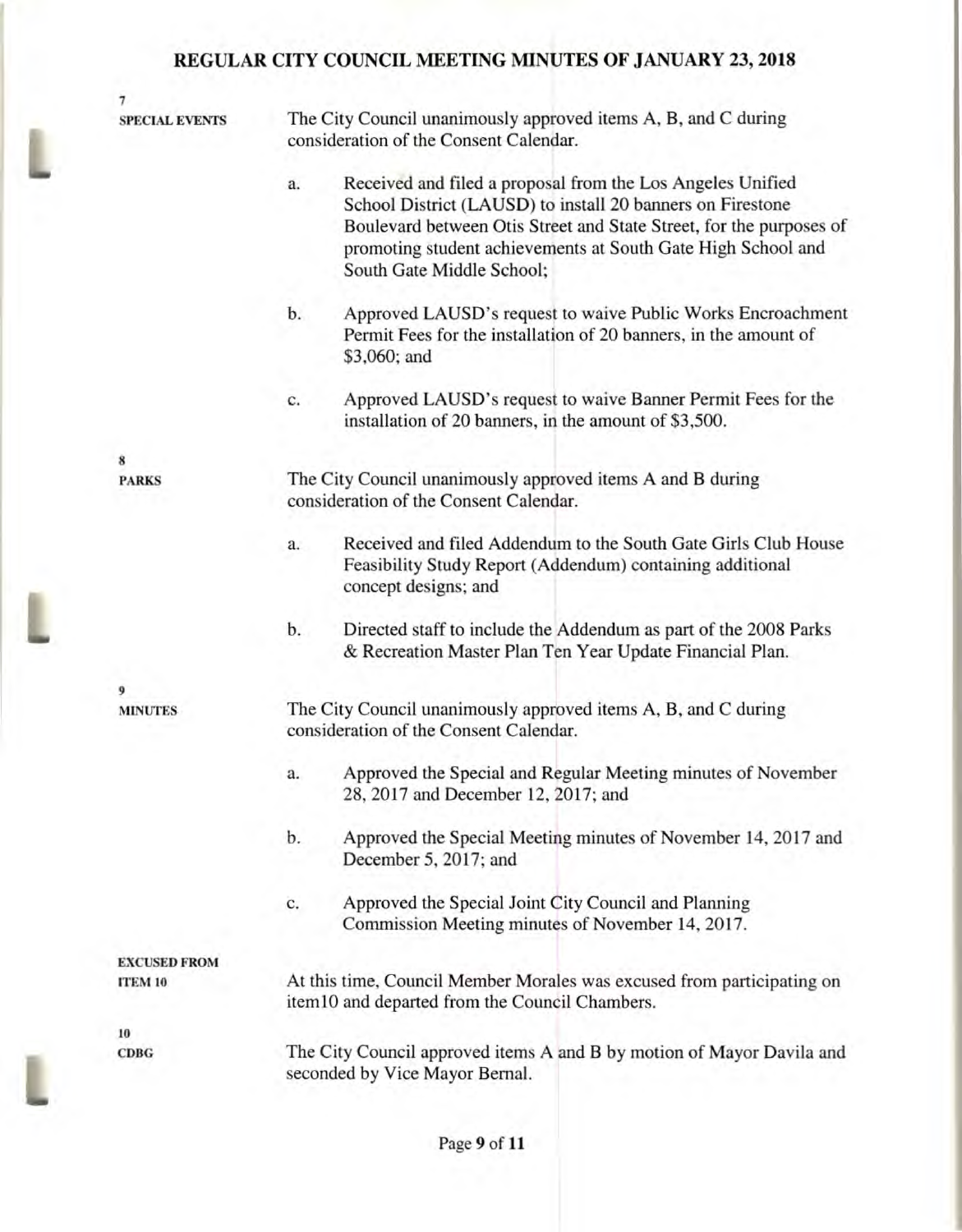| 10<br><b>CDBG CONT'D</b>                | a.                                                                                                                                                                                                                                                                                                                                                                                                                                                                     | Approved the Community Development Block Grant Program<br>Subrecipient Agreement (Contract No. 3411) for Fiscal Year<br>2017/18 with the Southern California Gas Company; and |  |  |  |
|-----------------------------------------|------------------------------------------------------------------------------------------------------------------------------------------------------------------------------------------------------------------------------------------------------------------------------------------------------------------------------------------------------------------------------------------------------------------------------------------------------------------------|-------------------------------------------------------------------------------------------------------------------------------------------------------------------------------|--|--|--|
|                                         | b.                                                                                                                                                                                                                                                                                                                                                                                                                                                                     | Authorized the Mayor to execute the Agreement in a form<br>acceptable to the City Attorney.                                                                                   |  |  |  |
|                                         | City Attorney Salinas stated that his firm also represents California Gas<br>and had this matter was sent out to another law firm. The agreement the<br>portion noted as "approved as to form line" is signed by a lawyer<br>unrelated to his law firm. On the motion he did not catch the part that says<br>in a form acceptable to the City Attorney and should be slightly modified<br>to read in a form acceptable to the Special Council assigned to this matter. |                                                                                                                                                                               |  |  |  |
|                                         | ROLL CALL: Mayor Davila, yes; Vice Mayor Bernal, yes; Council<br>Member Diaz, yes; Council Member Rios, yes; Council Member Morales,<br>absent.                                                                                                                                                                                                                                                                                                                        |                                                                                                                                                                               |  |  |  |
| <b>REJOINED MEETING</b>                 | City Council Member Morales rejoined the Council prior to the discussion<br>of item 11.                                                                                                                                                                                                                                                                                                                                                                                |                                                                                                                                                                               |  |  |  |
| 11                                      |                                                                                                                                                                                                                                                                                                                                                                                                                                                                        |                                                                                                                                                                               |  |  |  |
| <b>SAFE ROUTES</b><br><b>TO SCHOOLS</b> | The City Council unanimously received and filed the Safe Routes to<br>School Plan thereby authorizing its use as the planning document to<br>encourage students walking and biking to school by motion of Mayor<br>Davila and seconded by Council Member Morales.                                                                                                                                                                                                      |                                                                                                                                                                               |  |  |  |
| 13<br><b>WARRANTS</b>                   | The City Council unanimously approved the Warrants and Cancellations<br>for January 23, 2018 by motion of Vice Mayor Bernal and seconded by<br>Mayor Davila.                                                                                                                                                                                                                                                                                                           |                                                                                                                                                                               |  |  |  |
|                                         | Voids                                                                                                                                                                                                                                                                                                                                                                                                                                                                  | <b>Total of Checks:</b><br>\$1,585,086.55<br>(1,477.00)<br>\$<br>Total of Payroll Deductions:<br>\$ (333,151.69)<br><b>Grand Total:</b><br>\$1,250,457.86                     |  |  |  |
|                                         |                                                                                                                                                                                                                                                                                                                                                                                                                                                                        | Cancellations: 73579, 74056                                                                                                                                                   |  |  |  |